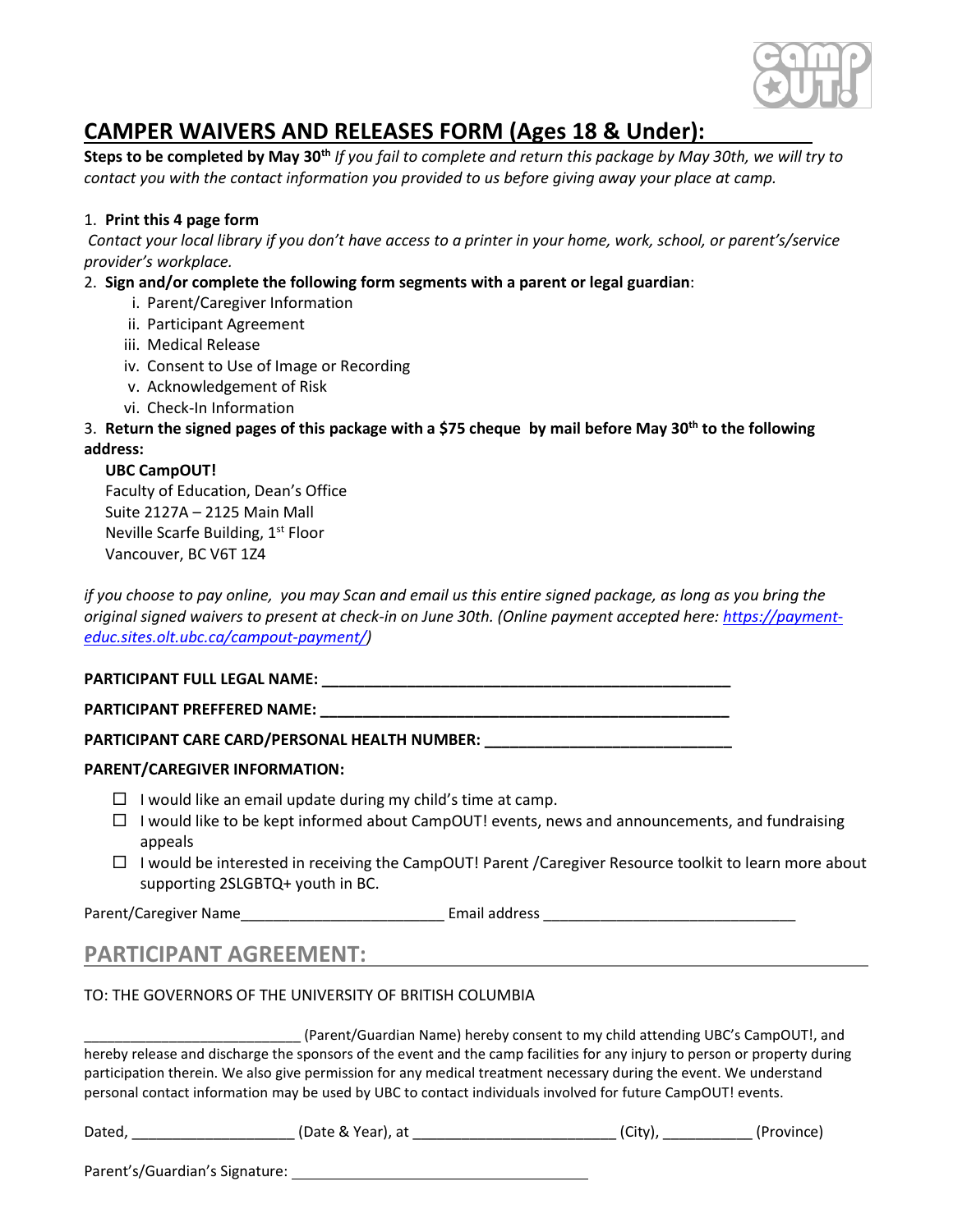## **MEDICAL RELEASE:**

I will notify the camp if my child is exposed to any communicable diseases during the three weeks prior to my child arriving at camp. In the case of medical emergency, I understand that every effort will be made to contact the parents, guardians or other emergency contacts I've listed in the event that I cannot be reached. I authorize the Camp Medic/Nurse to secure medical treatment for my child (or ward) when appropriate, but not limited to medication, xray, hospitalization, anesthesia, or surgery. If for any reason my child (or ward) receives such medical attention beyond that provided by the camp first aid attendants, I agree to be responsible for all expenses incurred. I authorize medical staff to administer basic health care including painkillers i.e. ibuprofen (Advil), acetaminophen (Tylenol), Gravol, antihistamines, throat lozenges etc. if needed. The health history provided in the application is correct so far as I know and the person herein described has permission to engage in all prescribed camp activities.

| Signature of Participant     | Printed Name of Participant     |  |
|------------------------------|---------------------------------|--|
| Signature of Parent/Guardian | Printed Name of Parent Guardian |  |
| Date Signed                  | Date Signed                     |  |

## **CONSENT TO USE OF IMAGE OR RECORDING**

CampOUT! can use my child's image (in photograph, digital, video or electronic form) for and in publications, posters, website or other media, without limitation, and I agree not to make any claim for misappropriation of personality, breach of privacy, or other loss or damages against CampOUT! and/or UBC in respect thereof.

*CampOUT! is proud of our programs and would like to be able to demonstrate what we do. We will take pictures and videos during some of our programs. We are asking for permission to use your child's image in promotional material, and on our website to promote the benefits of CampOUT! Your right to privacy is important to us and will be respected. This is not required to participate.*

*By signing below, you agree to the following terms:*

- *• You grant to UBC a non-exclusive, irrevocable, unrestricted, royalty free license to record, reproduce, transfer, transmit, and display the Images/Recordings as explained above.*
- *• UBC may crop, alter or modify the Images/Recordings or combine them with other images, text, audio recordings and graphics.*
- *• The Images/Recordings may be stored and accessed outside Canada.*
- *• UBC is authorized by section 26 of the British Columbia Freedom of Information and Protection of Privacy Act to collect the Images/Recordings and the information on this form.*

\_\_\_\_\_\_\_\_\_\_\_\_\_\_\_\_\_\_\_\_\_\_\_\_\_\_\_\_\_\_ \_\_\_\_\_\_\_\_\_\_\_\_\_\_\_\_\_\_\_\_\_\_\_\_\_\_\_\_\_\_

Signature of Parent/Guardian **Print Parent/Guardian Name**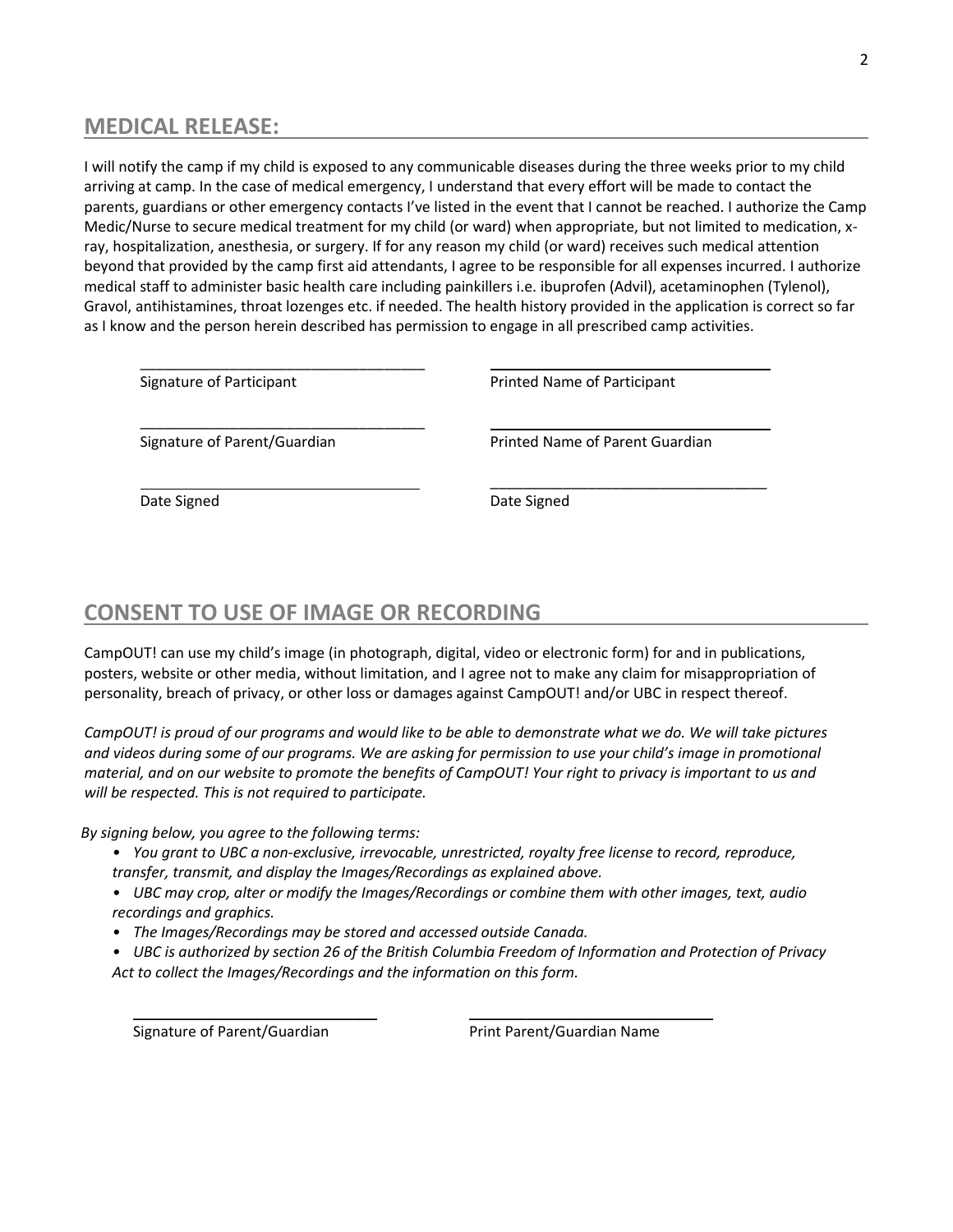### **ACKNOWLEDGEMENT OF RISK**

I recognize that:

- $\Box$  This trip may require an attitude and approach different from other activities I have been involved with.
- $\Box$  The nature of the risks may be different to those, which I am familiar with.
- $\Box$  There are certain inherent risks that remain.

| Signature of Participant        | Date |
|---------------------------------|------|
|                                 |      |
| Signature of Parent or Guardian | Date |

*CampOUT! would like you to read the following carefully as it may affect you/your child's safety and the safety of others going on this trip. Once you have read it please sign the bottom of the form as an indication that you have read and understood it and return it to us. We have taken all reasonable steps to provide you with the level of care and assurances of safety appropriate to these activities. However, you should be aware that certain inherent risks remain which are integral to the activity, and which cannot be eliminated without destroying the uniqueness of the activities.* 

Amongst other things, some of these risks can contribute to:

- The loss or damage of personal clothing or equipment
- Feelings of discomfort, excitement, fear, apprehension (as well as feelings of belonging, connection, and hope)
- Accidental injury, illness, or trauma, which in extreme cases may result in death

The level of real (as opposed to apparent) risk associated with the activities at CampOUT is very low. However, the type of risks may be something with which you are not familiar. The level of risk is generally no greater than that associated with, for example, the normal play of an average person/child, or that associated with a person/child or youth undertaking recreational activities appropriate to their ability, fitness, age, etc.

Things you may encounter include, but may not be limited to:

Rough or rugged terrain. The camp has forested areas and some rough terrain. If you are only used to footpaths, tarmac surfaces, and gentle inclines, etc., this may come as a bit of a surprise by putting greater strain on joints and muscles than you are used to. Physical effort. Camp involves physical effort that at times may be more than you are used to. This may involve stamina or physical strength. If you have medical conditions or injuries, past or present, which may make some activities difficult, you should make us aware of them. Rest assured however, that we could accommodate almost anyone provided we know about the condition. Animals. The camp is on an island and wild animals are few and far between. It is a wilderness setting though and campers will be given instruction on how they can be responsible users of the wilderness. There are no bears on the island; however deer and raccoons are in abundance and we do our best to discourage the raccoons by keeping our garbage and food well out of reach and to leave the deer alone. Animals generally tend to steer clear of human activity.

Water activities. All normal and appropriate precautions will be taken, such as the use of buoyancy aids when appropriate. However, some situations may become stressful for some people. If you (the participant) have an unusual aversion to water you should let that be known to us, although the ability to swim is NOT a requirement. All swim activities are optional. Swim lessons may be available. Transportation. Getting to the camp site requires transportation via water taxi from horseshoe bay. Accidents are very rare but can happen and can be fatal. We do our best to minimize accidents by hiring a high quality water taxi service to transport us.

Canoeing. No participants are allowed in any water without direct supervision from staff. There is potential for a canoe to tip over because of poor distribution, paddling strokes or unstable water which could cause participants to become wet and/ or cold and/or anxious. Prior to any canoeing, participants will need to be taught water safety procedures.

Slips and trips. This is the most common type of accident throughout society. We will endeavor to ensure that the consequences of such a slip are not serious but you should be aware that due to the rugged environment, the likelihood of falling over or slipping is likely to be greater than you are used to.

*CampOUT! has clear obligations and we take these very seriously. However, we will be expecting participants to contribute to their own and each other's safety.*